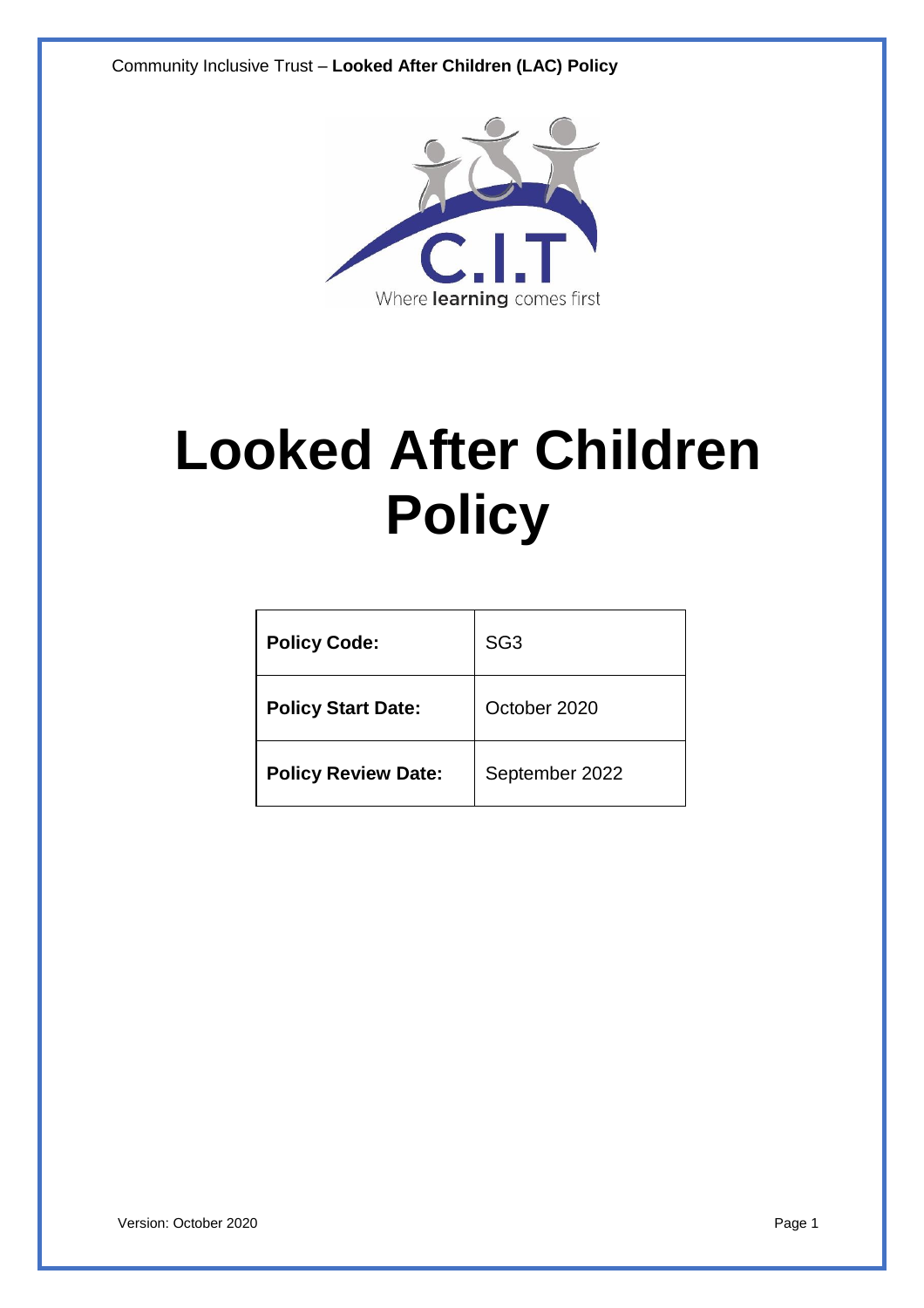#### **1. Background and definition**

Nationally, Looked After Children significantly underachieve and are at greater risk of exclusion compared with their peers. Schools have a major part to play in ensuring Looked After Children are enabled to be healthy, stay safe, enjoy, achieve, make a positive contribution to society and achieve economic wellbeing.

Helping Looked After Children succeed and providing a better future for them is a key priority for Community Inclusive Trust (CIT). This policy takes account of:

- CIT's duty under Section 52 of the Children Act 2004 to promote the educational achievement of Looked After Children (LAC);
- The Education (Admission of Looked After Children) (England) Regulations 2006;
- Relevant DfES guidance to Governing Bodies (*Supporting Looked After Learners: A Practical Guide for School Governors*)*.*

CIT's approach to supporting the educational achievement of Looked After Children is based on the following principles:

- Prioritising education;
- Promoting attendance;
- Targeting support;
- Having high expectations;
- Promoting inclusion through challenging and changing attitudes;
- Achieving stability and continuity;
- Early intervention and priority action;
- Listening to children;
- Promoting health and wellbeing;
- Reducing exclusions and promoting stability;
- Working in partnership with carers, social workers and other professionals.

#### **2. Implications**

As for all our pupils, CIT is committed to helping every Looked After Child to achieve the highest standards they can, including supporting aspirations to achieve in further and higher education. This can be measured by improvement in their achievements and attendance.

The Trust Board of CIT is committed to providing quality education for all pupils and will:

- Ensure a Designated Teacher for Looked After Children is identified and enabled to carry out the responsibilities set out below;
- Ensure a Personal Education Plan is put in place, implemented and regularly reviewed for every Looked After Child;
- Identify a Governor as Designated Governor for Looked After Children.

This policy links with a number of other school policies and it is important that Governors have regard to the needs of Looked After Children when reviewing them:

- Oversubscription and admissions criteria;
- The School Code of Conduct;
- Behaviour Policy and Discipline Policy;
- Home School Agreement;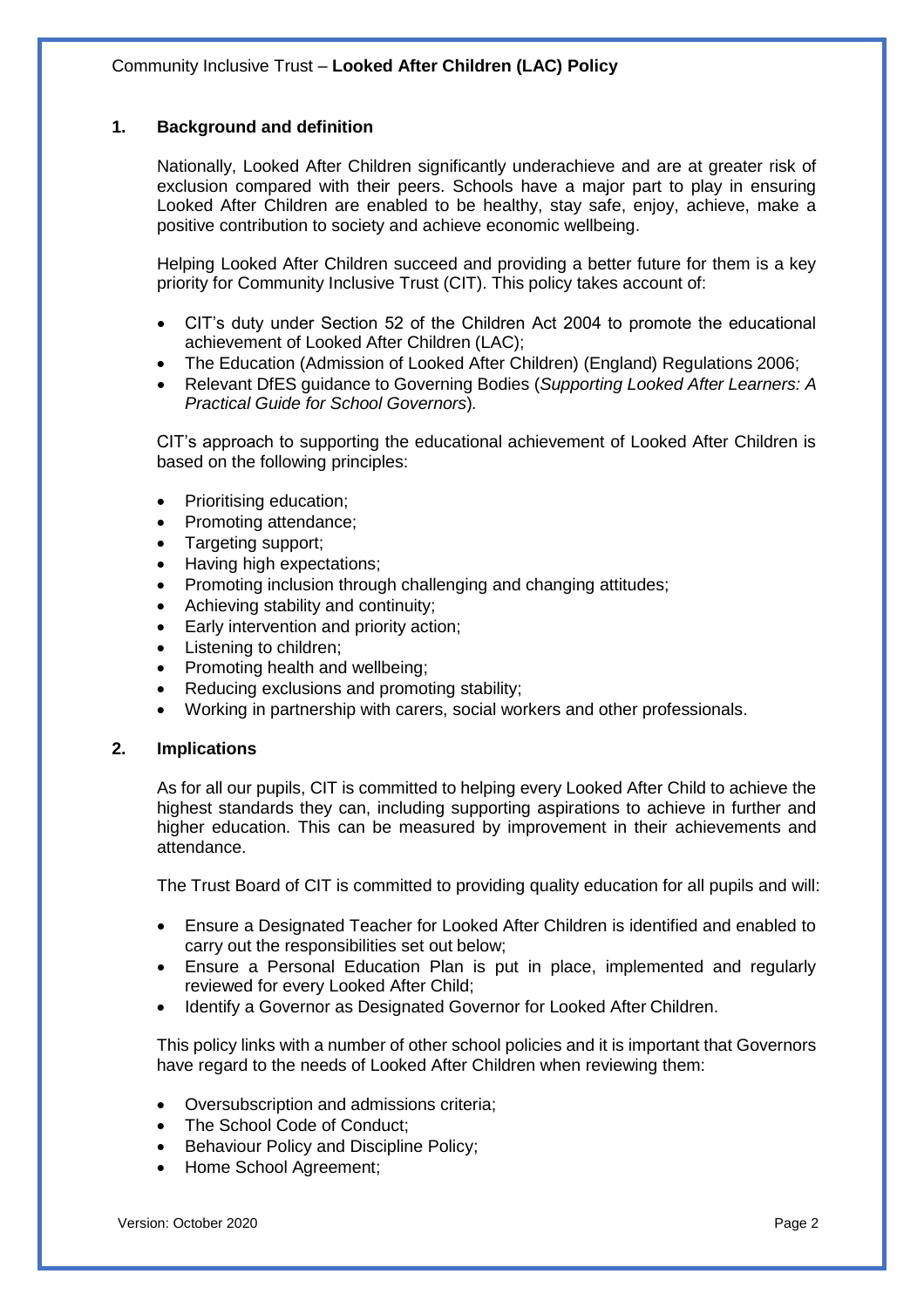- Anti-bullying Policy;
- Equal Opportunities Policy;
- Policy on Racial Harassment;
- Child Protection and Safeguarding Policy;
- Special Educational Needs Policy.

The school will champion the needs of Looked After Children, raise awareness and challenge negative stereotypes to ensure they achieve the highest level possible.

#### **3. Responsibility of the CEO (delegated to Headteachers)**

- Identify a Designated Teacher for Looked After Children, whose role is set out below. It is essential that another appropriate person is identified quickly should the Designated Teacher leave the school or take sick leave;
- Ensure procedures are in place to monitor the admission, progress, attendance and any exclusions of Looked After Children and take action where progress, conduct or attendance is below expectations;
- Report on the progress, attendance and conduct of Looked After Children. OFSTED now select a number of Looked After Children, tracking their results and the support they have received;
- Ensure school staff receive relevant training and are aware of their responsibilities under this policy and related guidance.

#### **4. Responsibility of the Trust Board**

- Ensure that Governors are aware of the need to appoint a Governor with responsibility for Looked After Children – this will usually be the Governor who is responsible for safeguarding;
- Ensure all Governors are fully aware of the legal requirements and guidance on the education of Looked After Children;
- Ensure the school has an overview of the needs and progress of Looked After Children;
- Allocate resources to meet the needs of Looked After Children;
- Ensure the school's other policies and procedures support their needs.

#### **5. Procedures: The Local School Board will:**

- Appoint a Governor with responsibility for Looked After Children this will usually be the governor who is responsible for safeguarding;
- Monitor the academic progress of Local After Children, through an annual report(see below);
- Ensure Looked After Children are given top priority when applying for places in accordance with the school's oversubscription criteria;
- Work to prevent exclusions and reduce time out of school, by ensuring the school implements policies and procedures to ensure Looked After Children achieve and enjoy their time at the school, by recognising the extra problems caused by excluding them and by not excluding them except as a last resort;
- Ensure the Academy has a Designated Teacher, and that the Designated Teacher is enabled to carry out his or her responsibilities as below;
- Support the Headteacher, the Designated Teacher and other staff in ensuring the needs of Looked After Children are recognised and met;
- Receive a report (APPENDIX A) once a year setting out:
	- $\circ$  The number of looked-after pupils on the school's roll (if any);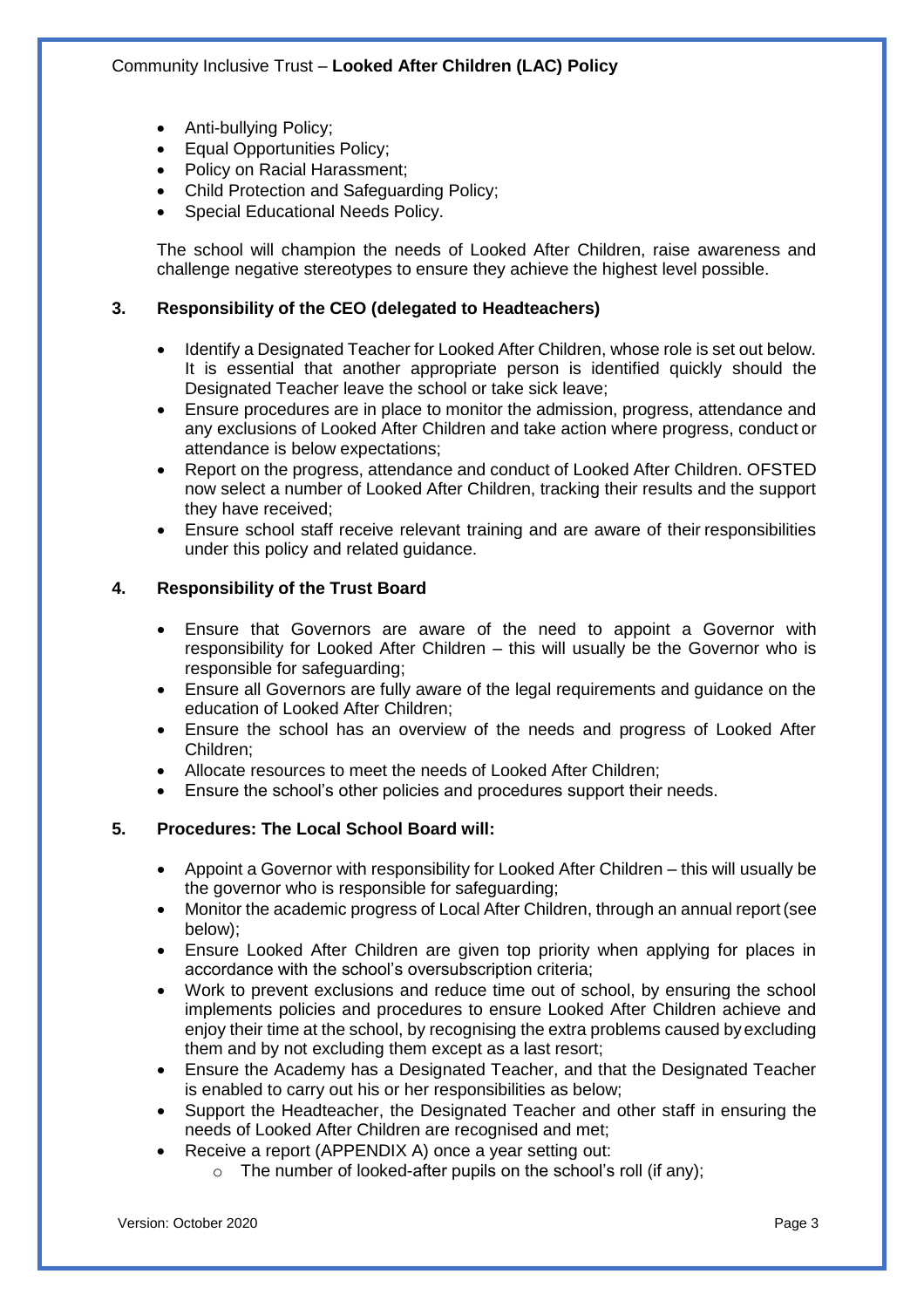- o Their attendance, as a discreet group, compared to other pupils;
- $\circ$  Their SAT scores, GCSE results, and other qualifications achieved, as a discreet group, compared to other pupils;
- o The number of fixed-term and permanent exclusions (if any);
- o The destinations of pupils who leave the school;
- o The information for this report should be collected and reported in ways that preserve the anonymity and respect the confidentiality of the pupils concerned.

#### **6. The Role of the Designated Teacher**

Government Guidance says the Designated Teacher should be "*someone with sufficient authority to make things happen [who] should be an advocate for Looked After Children, assessing services and support, and ensuring that the school shares and supports high expectations for them.*"

Governors should be aware all schools are already required to have a designated teacher for LAC. It is strongly recommended this person should be a member of the Senior Management Team. Training for Designated Teachers has been and will continue to be available through our Looked After Children Education Adviser Team. Governors should be aware that OFSTED will focus on Looked After Children, monitoring how the academy has promoted their inclusion and attainment and the effectiveness of joint working with other services involved with them. Our Designated Teacher will:

- Ensure a welcome and smooth induction for the child and their carer, using the Personal Education Plan to plan for that transition in consultation with the child's social worker;
- Ensure a Personal Education Plan is completed with the child, the social worker, the foster carer and any other relevant people, at least two weeks before the Care Plan reviews;
- Ensure each Looked After Child has an identified member of staff they can talk to. This need not be the Designated Teacher but should be based on the child's own wishes. Members of staff who take on this role may need to be supported by someone from the school's pastoral staff. They should also be alert to any child protection issues, any disclosures that pupils may make, and know what action to take. They should link closely therefore with the school's Designated Teacher for Child Protection;
- Track academic progress and target support appropriately;
- Co-ordinate any support for the Looked After Children that is necessary the within school;
- Ensure confidentiality for individual pupils, sharing personal information on a need to know basis.
- Encourage Looked After Children to join in extra-curricular activities and out of school learning;
- Ensure, as far as possible, attendance at planning and review meetings;
- Act as an advisor to staff and Governors, raising their awareness of the needs of Looked After Children;
- Set up timely meetings with relevant parties where the pupil is experiencing difficulties in school or is at risk of exclusion;
- Ensure the speedy transfer of information between individuals, agencies and  $-$  if the pupil changes school – to a new school;
- Be pro-active in supporting transition and planning when moving to a new phase in education;
- Track academic progress and target support appropriately;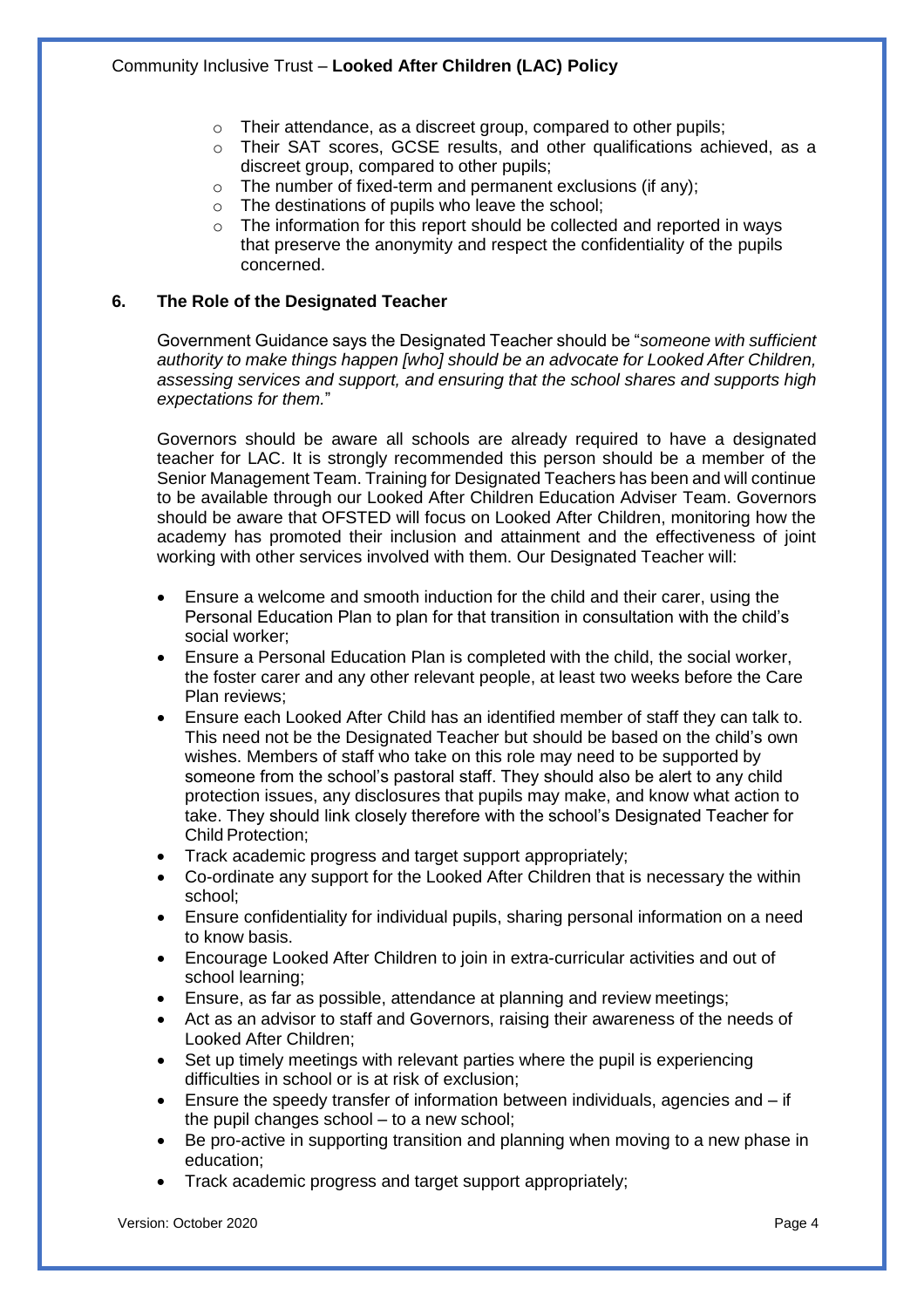- Promote inclusion in all areas of school life;
- Be aware 60% of Looked After Children say they are bullied, so will actively monitor and prevent bullying in school by raising awareness through the school's antibullying policy;
- Ensure the audit on attendance and numbers is returned to the LAC Education Adviser every Term;
- Raise awareness in secondary schools that Looked After Children are automatically entitled to an allowance if they go into the sixth form;
- Work in partnership with the Virtual School and promote associated initiatives such as the Caring 2 Learn Project;
- Support staff teams to access related training, e.g. trauma informed practice.

#### **7. The Responsibilities of All Staff**

All our staff will:

- Have high aspirations for the educational and personal achievement of Looked After Children, as for all pupils;
- Maintain Looked After Children's confidentiality and ensure they are supported sensitively;
- Respond positively to a pupil's request to be the named member of staff whom they can talk to when they feel it is necessary;
- Respond promptly to the Designated Teacher's requests for information;
- Work to enable Looked After Children to achieve stability and success the within school;
- Promote the self-esteem of all Looked After Children;
- Have an understanding of the key issues that affect the learning of Looked After Children;
- Be aware that 60% of Looked After Children say they are bullied so work to prevent bullying in line with the School's policy.
- **8.** This policy will be reviewed every two years, or when deemed necessary by the Trust.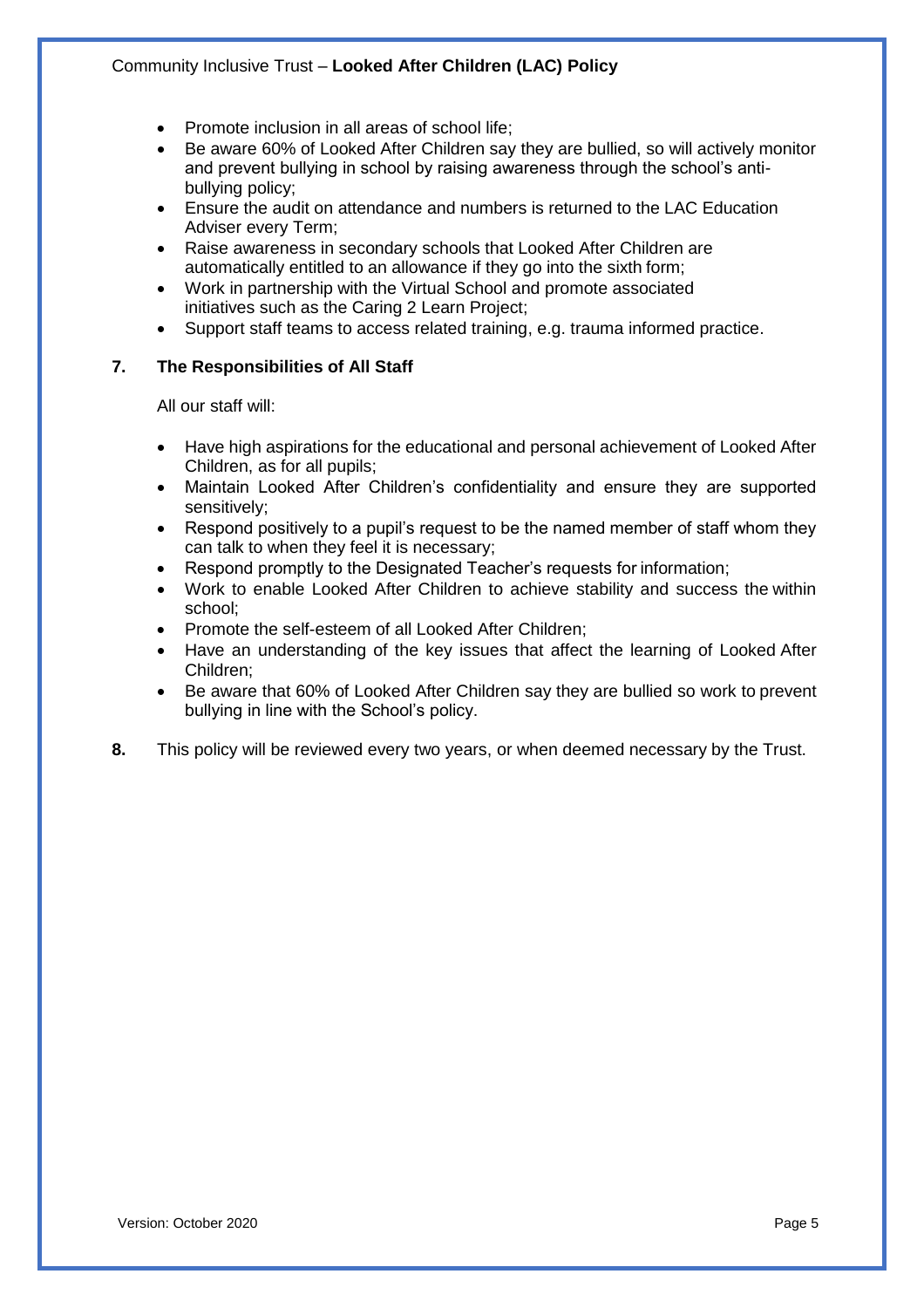#### **APPENDIX A** [NAME OF SCHOOL]

### **Looked Children Report** [Academic Year]

#### **PLEASE REMEMBER THAT ALL INFORMATION MUST MAINTAIN THE ANONYMITY AND RESPECT THE CONFIDENTIALITY OF THE PUPILS CONCERNED**

| Date:                                                                                                                                            |  |  |
|--------------------------------------------------------------------------------------------------------------------------------------------------|--|--|
| Number of Looked After Children on role:                                                                                                         |  |  |
| Absence of all children (%)                                                                                                                      |  |  |
| Absence of Looked After Children (%)                                                                                                             |  |  |
| Number of days - Fixed Term Exclusions All<br><b>Pupils</b>                                                                                      |  |  |
| Number of days - Fixed Term Exclusions All<br><b>Looked After Children</b>                                                                       |  |  |
| Number of Pupils who have left school in<br>previous academic year and their destination<br>(Grammar School, Comprehensive School,<br>PRU, etc.) |  |  |
| Assessment Information (Statutory Results as compared with all pupils):                                                                          |  |  |
| Assessment Information (Internal Tracking as compared with all pupils):                                                                          |  |  |
| Report writer (name)                                                                                                                             |  |  |